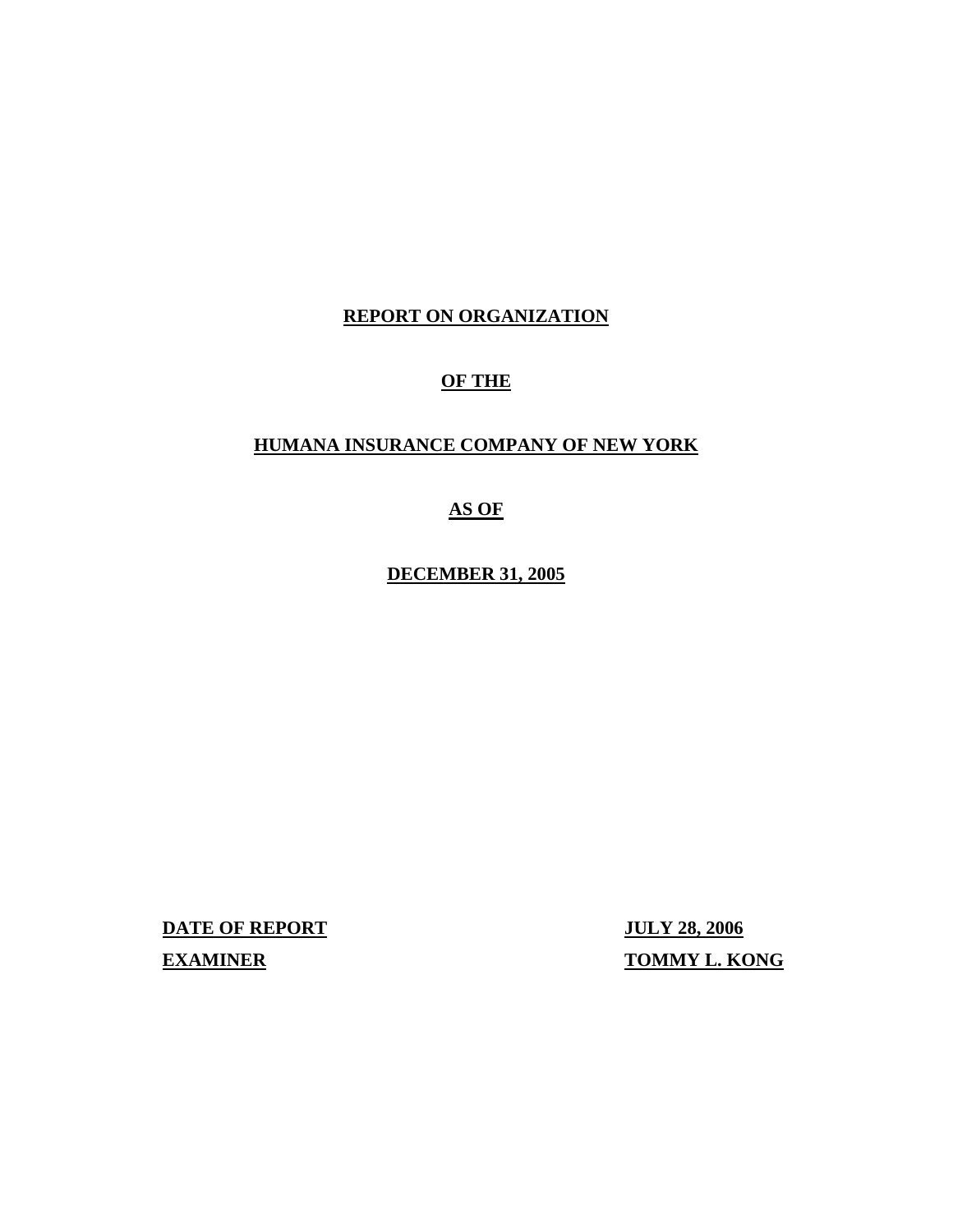### TABLE OF CONTENTS

# ITEM NO. PAGE NO.

| 1. | Organization                                   |   |
|----|------------------------------------------------|---|
| 2. | Scope of examination                           | 3 |
| 3. | Capitalization and subscription                | 4 |
| 4. | <b>Balance</b> sheet                           | 4 |
| 5. | Authorized powers and minimum capital required | 5 |
| 6. | Holding company system                         | 6 |
| 7. | Other service agreements                       | 8 |
| 8  | Conclusion                                     | 9 |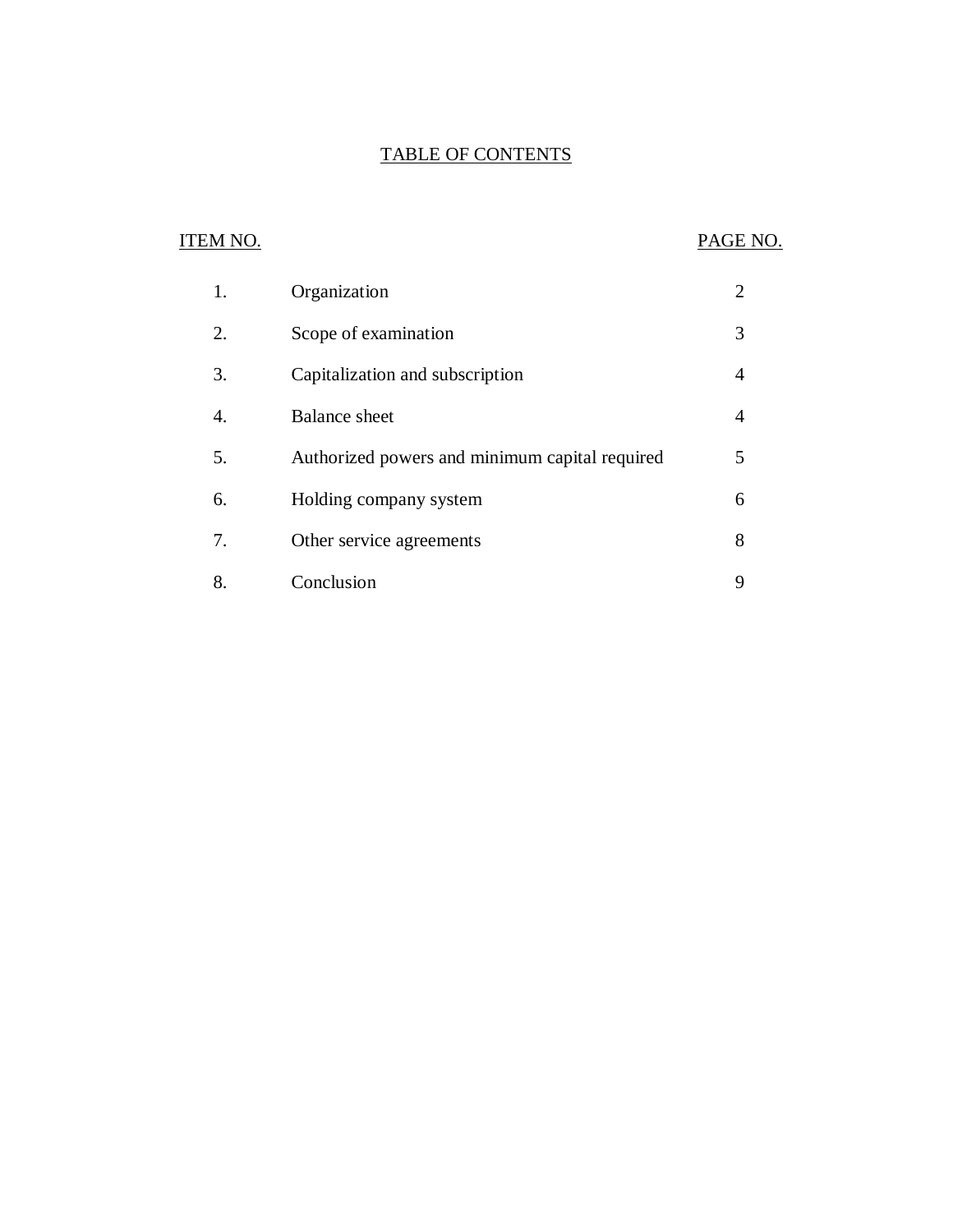

STATE OF NEW YORK INSURANCE DEPARTMENT<br>CEORGE E. PATAKI 25 BEAVER STREET GEORGE E. PATAKI 25 BEAVER STREET HOWARD MILLS

Superintendent of Insurance

July 28, 2006

Honorable Howard Mills Superintendent of Insurance Albany, NY 12257

Sir:

Pursuant to instructions contained in Appointment Number 22532 dated July 17, 2006, and attached hereto, I have made an examination "on organization" of Humana Insurance Company of New York and the following report thereon is respectfully submitted.

The examination was conducted at the Company's home office located at 125 Wolf Road, Suite 501, Albany, New York 12205

Whenever the term, the "Company" appears herein without qualification, it should be understood to refer to Humana Insurance Company of New York.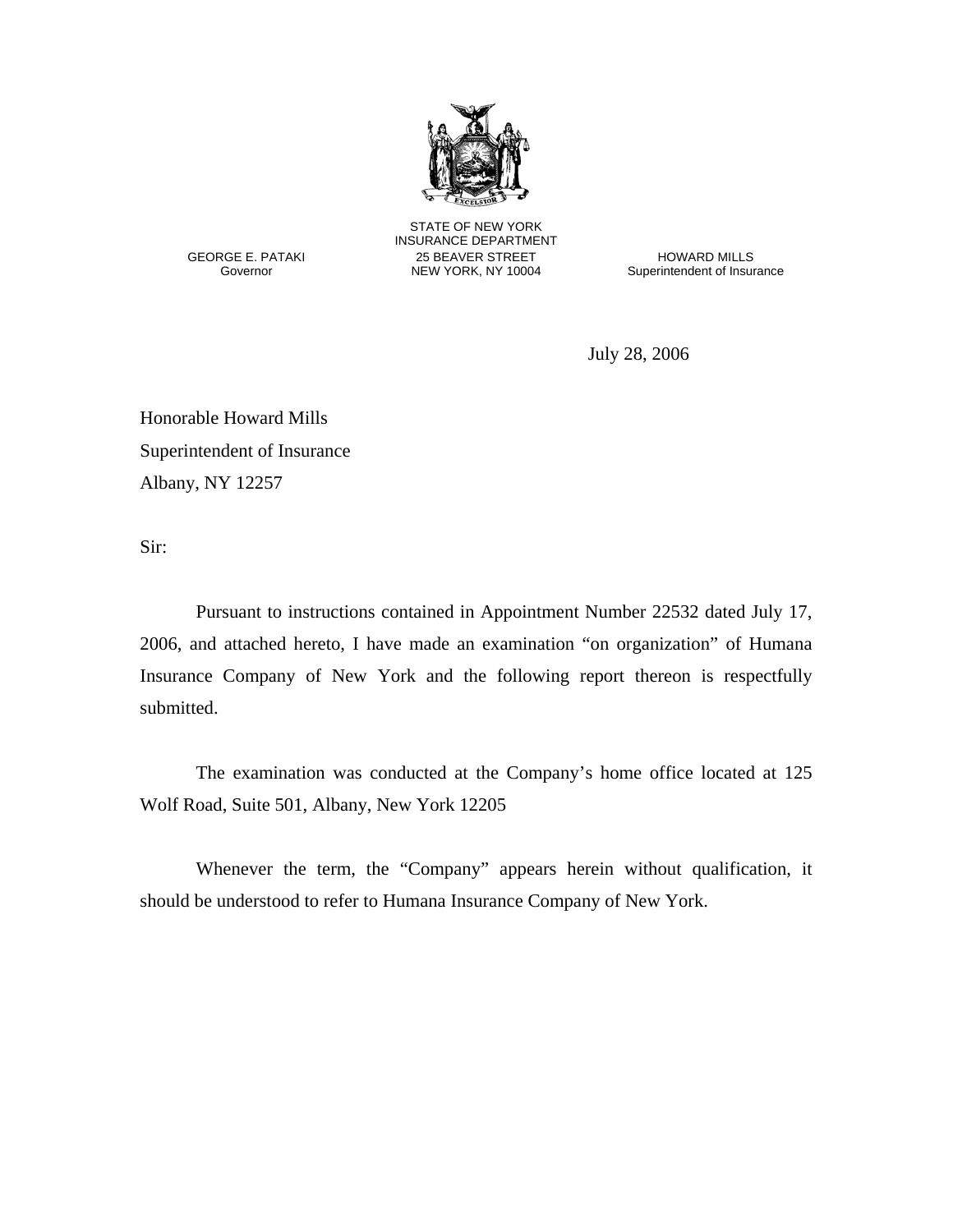# 1. ORGANIZATION

Humana Insurance Company of New York was incorporated on May 20, 2005. The declaration of intention and charter were approved by the State of New York Insurance Department pursuant to Section 1201 of the Insurance Law and placed on file with the Department on the same date.

The members of the board of directors and the principal officers are as follows:

# **Board of Directors**

| Name and Residence                 | <b>Principal Business Affiliation</b>                          |
|------------------------------------|----------------------------------------------------------------|
| Michael B. McCallister             | President & Chief Executive Officer,                           |
| Louisville, KY                     | Humana Inc.                                                    |
| James E. Murray                    | Chief Operating Officer,                                       |
| Louisville, KY                     | Humana Inc.                                                    |
| James H. Bloem                     | Senior Vice President, Chief Financial Officer, & Treasurer,   |
| Louisville, KY                     | Humana Inc.                                                    |
| Bruce J. Goodman                   | Senior Vice President & Chief Service and Information Officer, |
| Louisville, KY                     | Humana Inc.                                                    |
| Steven O. Moya                     | Senior Vice President & Chief Marketing Officer,               |
| Louisville, KY                     | Humana Inc.                                                    |
| Jonathan T. Lord, M.D.             | Senior Vice President & Chief Innovation Officer,              |
| Louisville, KY                     | Humana Inc.                                                    |
| Heidi S. Margulis                  | Senior Vice President – Government Relations,                  |
| Louisville, KY                     | Humana Inc.                                                    |
| Bruce D. Perkins                   | Senior Vice President - National Contracting,                  |
| Prospect, KY                       | Humana Inc.                                                    |
| John M. Bertko                     | Vice President (Chief Actuary),                                |
| Flagstaff, AZ                      | Humana Inc.                                                    |
| Steven E. McCulley                 | Vice President & Controller (Principal Accounting Officer),    |
| Louisville, KY                     | Humana Inc.                                                    |
| Stefan F. Brueckner                | Vice President,                                                |
| Louisville, KY                     | Humana Inc.                                                    |
| Paul T. Edwards<br>Jamesville, NY  | Dentist                                                        |
| Maria L. Edwards<br>Jamesville, NY | Homemaker                                                      |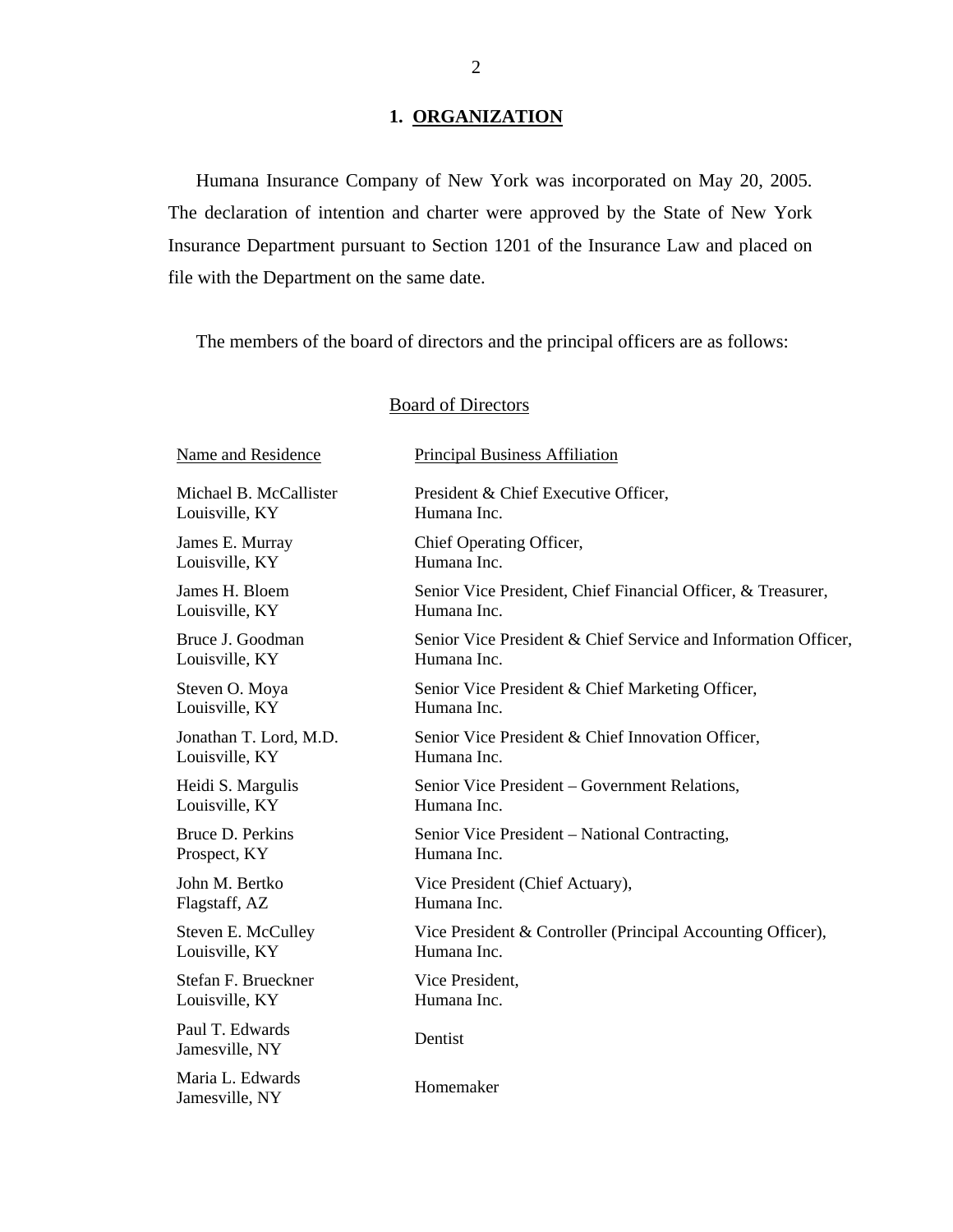#### **Officers**

<span id="page-4-0"></span>

| <b>Name</b>            | <b>Title</b>                                                     |
|------------------------|------------------------------------------------------------------|
| Michael B. McCallister | President & Chief Executive Officer                              |
| James E. Murray        | <b>Chief Operating Officer</b>                                   |
| James H. Bloem         | Senior Vice President,<br>Chief Financial Officer, & Treasurer   |
| Bruce J. Goodman       | Senior Vice President &<br>Chief Service and Information Officer |
| Steven O. Moya         | Senior Vice President – Chief Marketing Officer                  |
| Jonathan T. Lord, M.D. | Senior Vice President – Chief Innovation Officer                 |
| Heidi S. Margulis      | Senior Vice President – Government Relations                     |
| Thomas J. Liston       | Senior Vice President                                            |
| John M. Bertko         | Vice President (Chief Actuary)                                   |
| Joan O. Lenahan        | Vice President and Secretary                                     |
| Kathleen Pellegrino    | Vice President and Assistant Secretary                           |
| George G. Bauernfeind  | Vice President                                                   |
| Elizabeth D. Bierbower | <b>Vice President</b>                                            |
| Stefen F. Brueckner    | <b>Vice President</b>                                            |
| Gregory J. Catron      | <b>Vice President</b>                                            |
| William J. Taut        | Vice President                                                   |
| Gary D. Thompson       | Vice President                                                   |
| Fred W. Wheeler        | <b>Vice President</b>                                            |
| Frank M. Amrine        | <b>Appointed Actuary</b>                                         |

#### **2. SCOPE OF EXAMINATION**

The examination comprised a verification of the issuance of the Company's capital stock, the receipt of capital and surplus funds, and the determination of assets and liabilities. The records examined included the declaration of intention and charter, the by-laws, the corporate minute book, and the stock register. In addition, an affidavit, appended hereto, was obtained from two officers of the Company indicating that the transactions noted in this report were bonafide.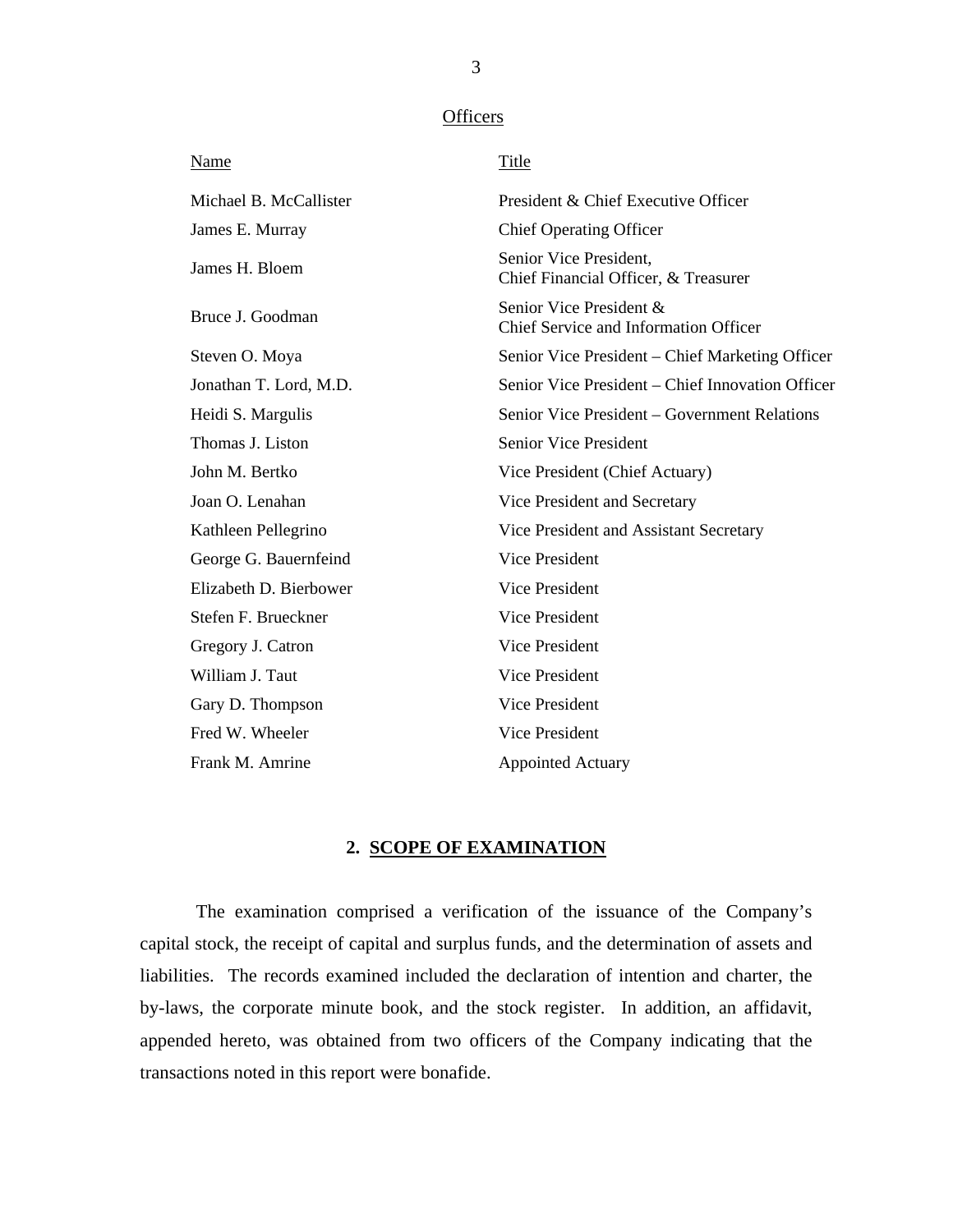#### **3. CAPITALIZATION AND SUBSCRIPTION**

Humana Insurance Company of New York is a wholly owned subsidiary of Humana Inc., a publicly traded Delaware corporation. The Company issued 1,500,000 shares of \$1.00 par value per share capital stock on May 20, 2005 for a sale price of \$1.00 per share resulting in a total consideration of \$1,500,000. In addition, Humana Inc. made a surplus contribution in the amount of \$13,500,000 to the Company on June 8, 2006.

#### **4. BALANCE SHEET**

The following balance sheet sets forth the Company's financial condition as of December 31, 2005 as determined by this examination. This statement is the same as the balance sheet provided by the Company.

|--|

| <b>Assets</b>                         |                 |    |           |
|---------------------------------------|-----------------|----|-----------|
| <b>Bonds</b>                          | \$<br>200,839   |    |           |
| Cash and short-term investments       | 1,324,957       |    |           |
| Interest income due and accrued       | 974             |    |           |
| <b>Total assets</b>                   |                 | \$ | 1,526,770 |
| Liabilities                           |                 |    |           |
| Payable to Humana Inc.                | \$<br>1,143,499 |    |           |
| <b>Total liabilities</b>              |                 | \$ | 1,143,499 |
| Capital and Surplus                   |                 |    |           |
| Common capital stock                  | 1,500,000       |    |           |
| Gross paid in and contributed surplus |                 | ∗  |           |
| Unassigned surplus                    | (1, 116, 729)   |    |           |
| <b>Total capital and surplus</b>      |                 |    | 383,271   |
| <b>Total liabilities and surplus</b>  |                 | \$ | 1,526,770 |

**\*** The Company received a surplus contribution of \$13,500,000 from Humana Inc. on June 8, 2006.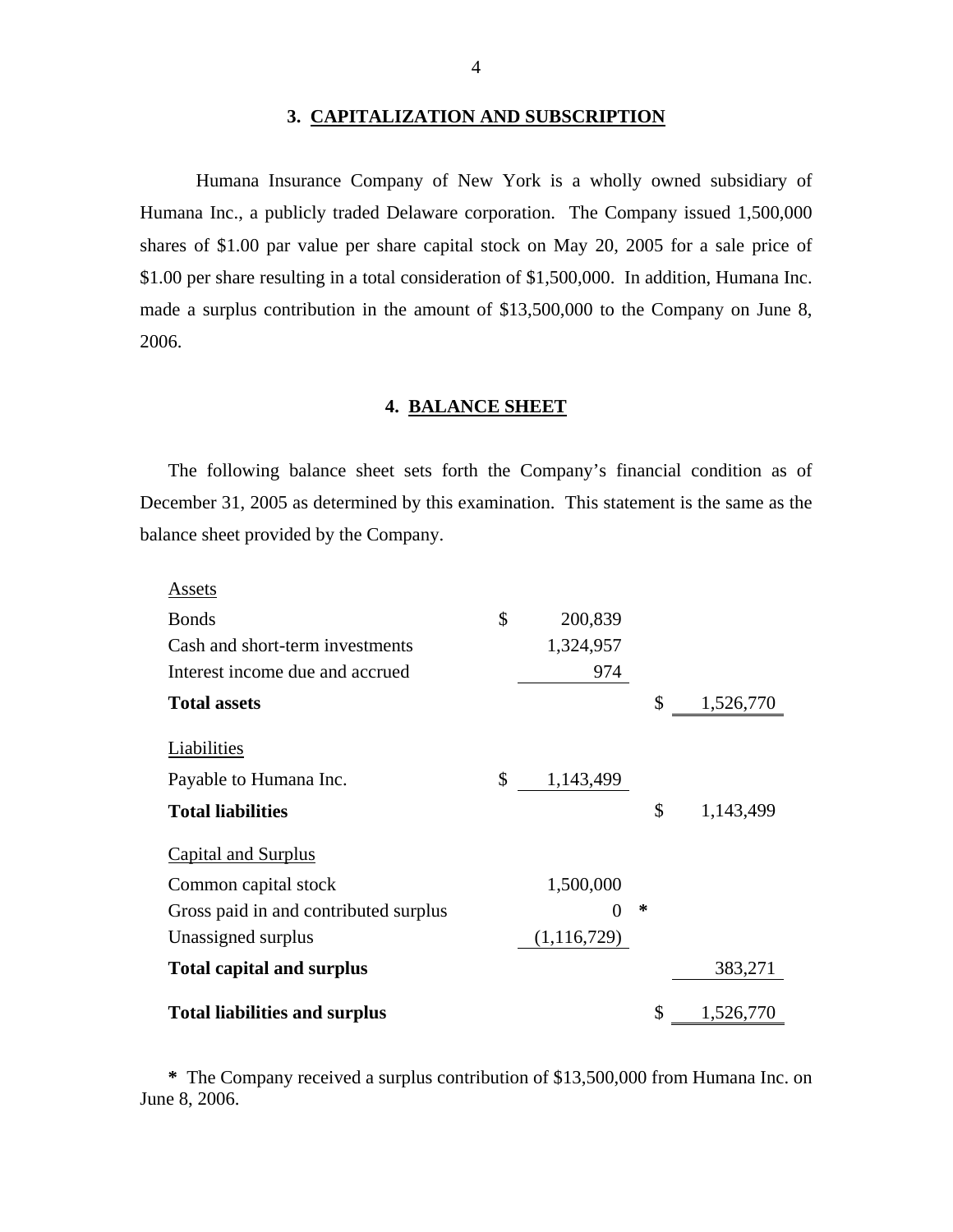#### **5. AUTHORIZED POWERS AND MINIMUM CAPITAL REQUIRED**

The Company is authorized by its declaration of intention and charter to transact the kinds of insurance as described in the following numbered paragraph of Section 1113(a) of the New York Insurance Law:

| Paragraph           | Line of Business              |
|---------------------|-------------------------------|
| $(3)(i)$ and $(ii)$ | Accident and health insurance |

The minimum financial requirements for this line of business, as set forth in Section 4204 and 4206 of the New York Insurance Law, are as follows:

| <b>Initial Surplus</b>      | \$450,000 |
|-----------------------------|-----------|
| Surplus to be maintained    | 300,000   |
| Deposit                     | 200,000   |
| Capital                     | 300,000   |
| Minimum capital investments | 300,000   |

Pursuant to the provisions of Section 4206 of the New York Insurance Law, the Company has placed a qualifying security with a par value of \$200,000 in an account in the name of the Superintendent of Insurance at JPMorgan Chase Bank, N.A., New York, New York. However, the qualifying security, as of December 31, 2005, had a market value of \$197,156 and was not in compliance as of such date with the provisions of Section 1318 of the New York Insurance Law, which requires the market value of such deposit to be at least \$200,000.

Subsequently, as of June 30, 2006, the Company has placed an additional qualifying security with a par value of \$50,000 and a market value of \$48,736 in an account in the name of the Superintendent of Insurance at JPMorgan Chase Bank, N.A., New York, New York. The two qualifying securities combined, as of June 30, 2006, have a par value of \$250,000 and a market value of \$243,682 and are in compliance as of such date with the provisions of Section 1318 of the New York Insurance Law.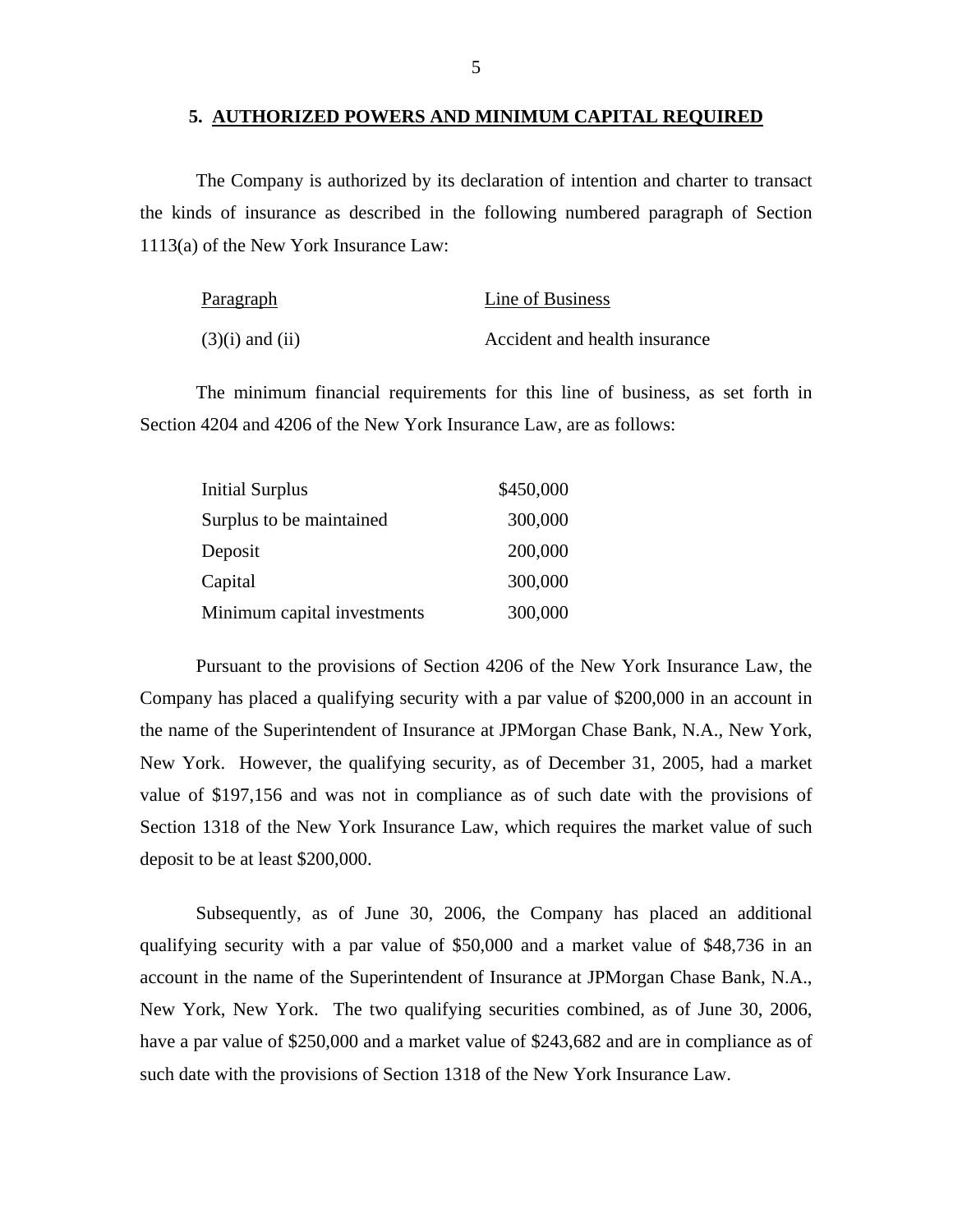#### **6. HOLDING COMPANY SYSTEM**

<span id="page-7-0"></span> The Company is a wholly owned subsidiary of Humana Inc., a publicly traded Delaware corporation.

 At the present time, the Company has in force the following agreements with members of its holding company system:

- 1. Corporate Service Agreement effective November 4, 2005 between Humana Inc. and the Company whereby Humana Inc. performs various services on behalf of the Company, including, but not limited to, payroll and tax payments, broker commissions, executive management, financial services, legal services, marketing and advertising, and human resources management. The monthly charges will be based on estimated average costs during the preceding three months and will be supported by a monthly statement detailing the estimated charges. A final settlement of the actual costs will be made at the end of each quarter.
- 2. Service Center Service Agreement effective June 29, 2006 between Humana Inc., Humana Insurance Company, and the Company whereby services such as claims processing, customer service, billing and enrollment, and other support are provided to the Company.
- 3. Medicare Risk Marketing Service Agreement effective June 29, 2006 between Humana Inc., Humana MarketPOINT, Inc., and the Company whereby the Company is provided assistance with Marketing Services.
- 4. Telemarketing Services Agreement effective April 28, 2006 between Humana Inc. and the Company whereby telemarketing services are provided to the Company (includes providing staff, systems, and related support to telemarket the Company's products).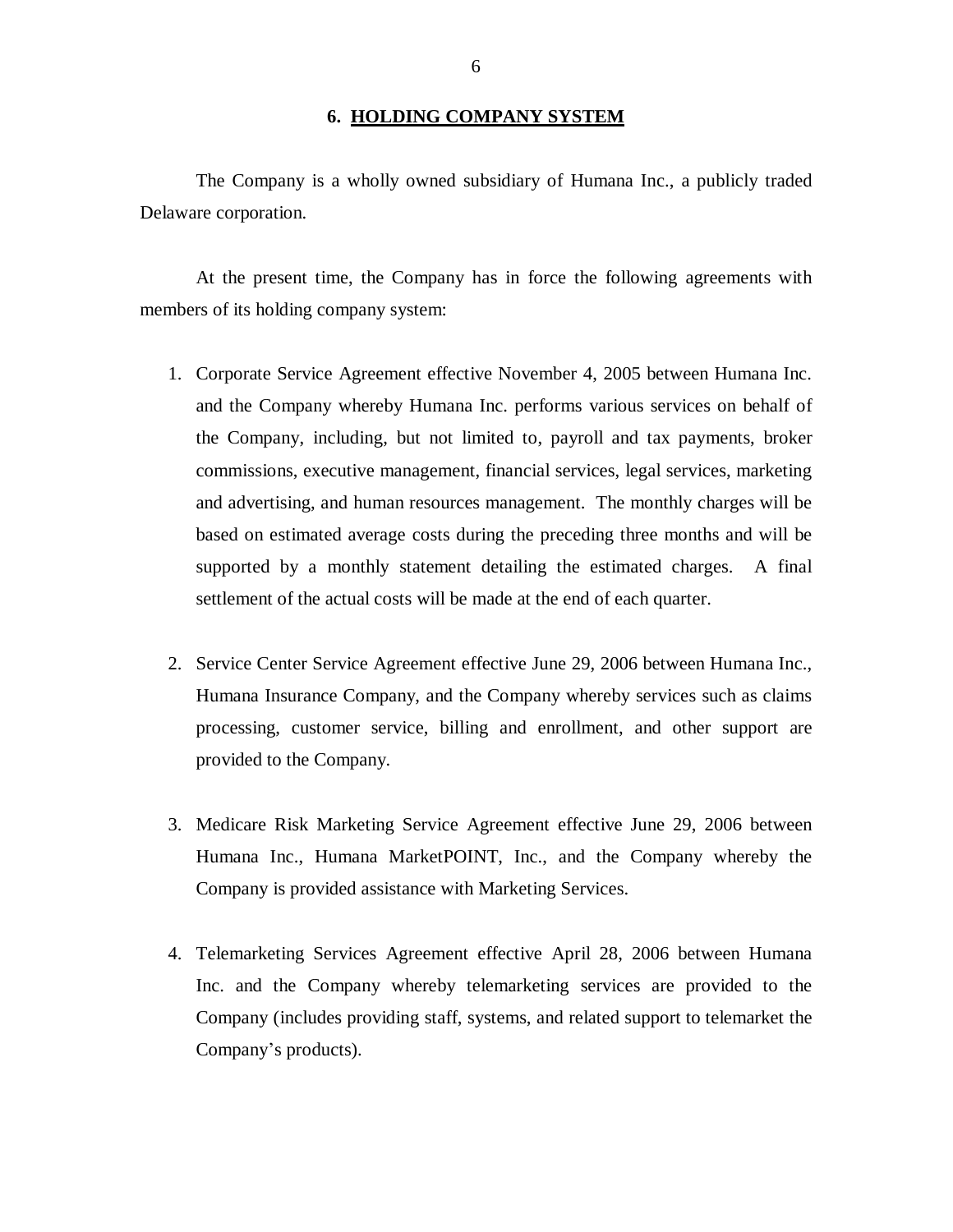- 5. Tax Allocation Agreement effective November 4, 2005 between Humana Inc. and the Company. Humana Inc. to file consolidated tax returns for all members of its affiliated group of corporations, and cost is divided on relative federal taxable income of the member to the total consolidated federal tax income.
- 6. Domestic Custody Agreement effective May 23, 2005 between JPMorgan Chase Bank, N.A. and the Company whereby JPMorgan Chase Bank, N.A. is responsible for performing securities custody duties set forth in the agreement.

The following chart depicts the Company in relationship to its parent and of certain affiliated companies as of December 31, 2005:

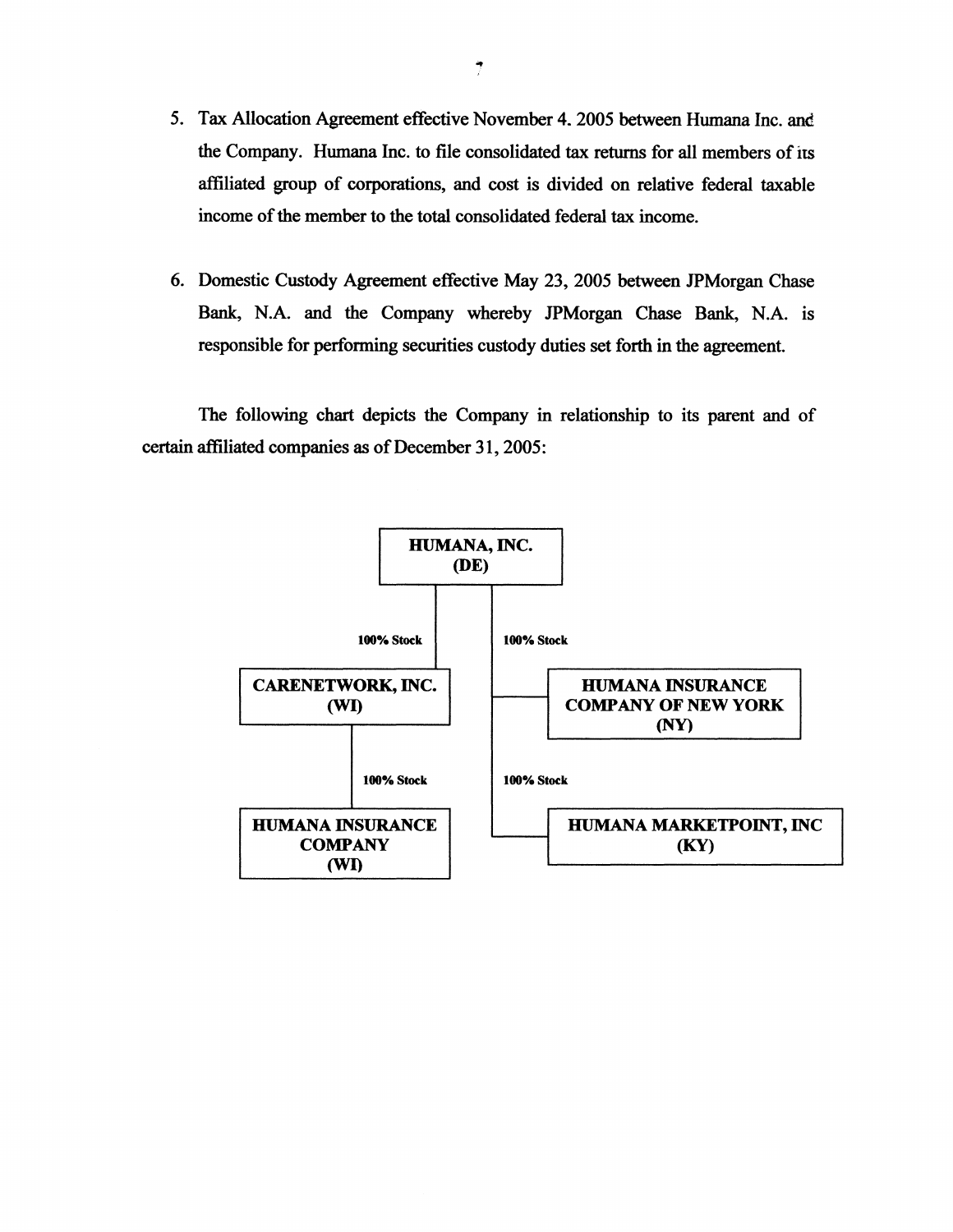#### **7. OTHER SERVICE AGREEMENTS**

- <span id="page-9-0"></span> 1. Management Services Agreement effective March 28, 2005 between Humana Inc. and Argus Health Systems, Inc. whereby Argus Health Systems, Inc. provides Humana Inc. with prescription claims processing, affiliated management reporting, and other services.
- 2. Investment Manager Agreement effective March 26, 2001 between Humana Inc., on behalf of itself and its subsidiaries, and BlackRock Financial Management, Inc. whereby BlackRock Financial Management, Inc. supervises and directs the investment and reinvestment of a portion of all assets of Humana Inc. and of certain subsidiaries.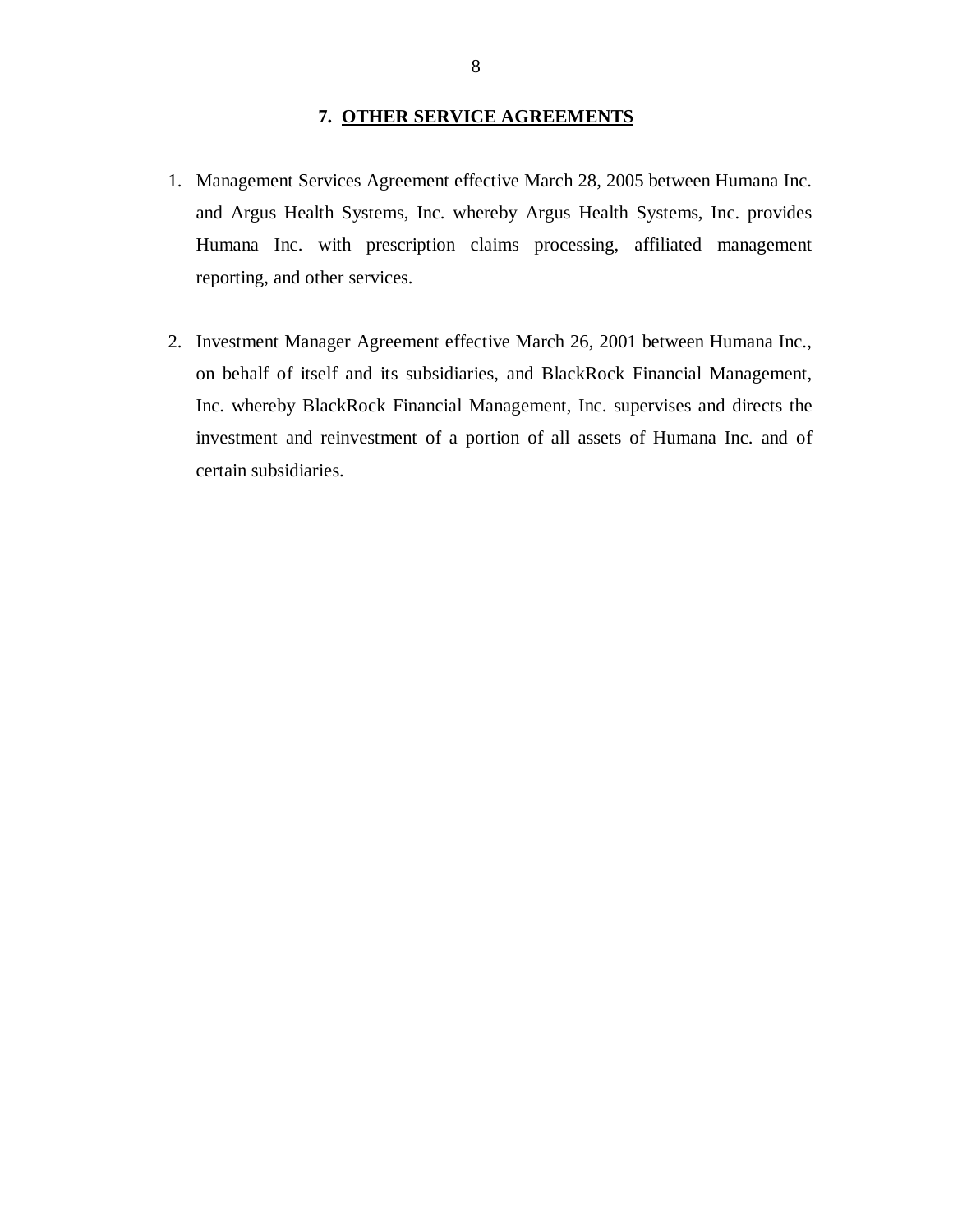# **7. CONCLUSION**

<span id="page-10-0"></span>Based upon the foregoing examination, it is concluded that the Company sold 1,500,000 shares of \$1.00 par value per share capital stock for a sale price of \$1.00 per share resulting in a total consideration of \$1,500,000. Furthermore, it is concluded that the Company subsequently received a surplus contribution of \$13,500,000 on June 8, 2006.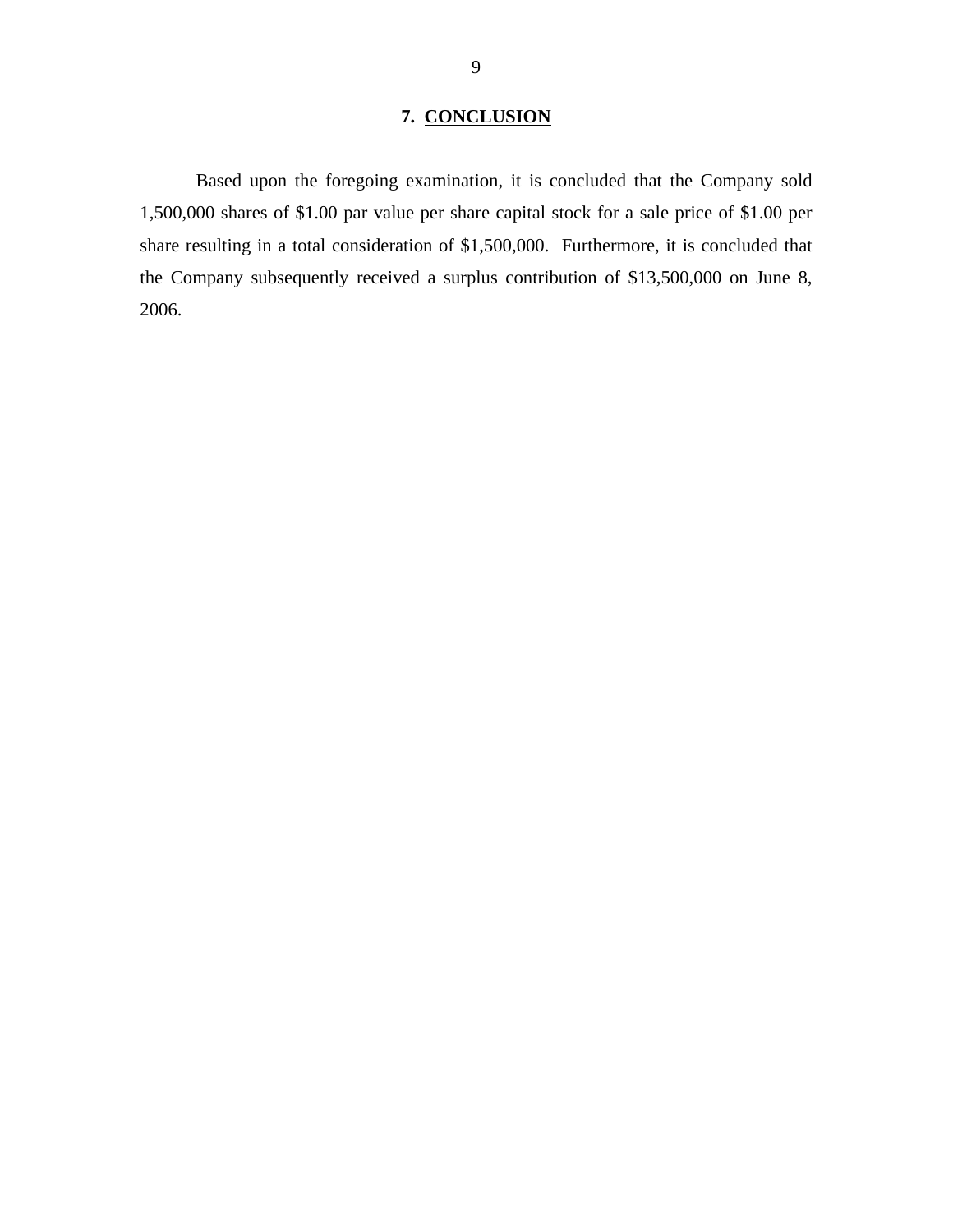#### **State of New York**

#### County of Albany

I, Michael B. McCallister, President and Chief Executive Officer and James H. Bloem, Senior Vice President. Chief Financial Officer and Treasurer of Humana Insurance Company of New York (the "Company") after being duly sworn depose and say, and each for himself deposes and declares under oath:

- 1. That they are the above-described officers of the said company.
- 2. As of December 31, 2005, the proceeds of the common stock sale of the Company of  $$1,500,000,00$ , and as of June 30, 2006, a paid-in surplus contribution from Humana Inc. was received by the Company in the amount of \$13,500,000.00. The proceeds of the common stock sale of the Company of \$1,500,000.00 are represented by the following assets:
	- \$1,200,000.00 (Face Value) U.S. Treasury Bill, 3.54% interest rate, January 19, 2006  $(a)$ maturity, and held in custody by JPMorgan Chase Bank, N.A. As of December 31, 2005, the market value of this investment was \$1,197,882.00 and no accrued interest amount.
	- \$110,000.00 (Face Value) U.S. Treasury Bill, 3.86% interest rate, January 26, 2006  $(b)$ maturity, and held in custody by JPMorgan Chase Bank, N.A. As of December 31, 2005, the market value of this investment was \$109,726.10 and no accrued interest amount.

#### FOR THE BENEFIT OF POLICYHOLDERS;

 $(c)$ As of December 31, 2005, \$200,000.00 (Par Value) U.S. Treasury Note, 3.75% coupon, May 15, 2008 maturity, and held in custody by JPMorgan Chase Bank, N.A. As of December 31, 2005, the market value of this investment was \$197,156.20 and the accrued interest was \$973.76.

As of June 30, 2006, an additional \$50,000.00 (Par Value) U.S. Treasury Note, 3.75% coupon, May 15, 2008 maturity, and held in custody by JPM organ Chase Bank, N.A. As of June 30, 2006, the market value of this investment was \$48,736.35 and the accrued interest was \$239.47.

The above sums are the property of the Company and possessed by it in its corporate name and capacity.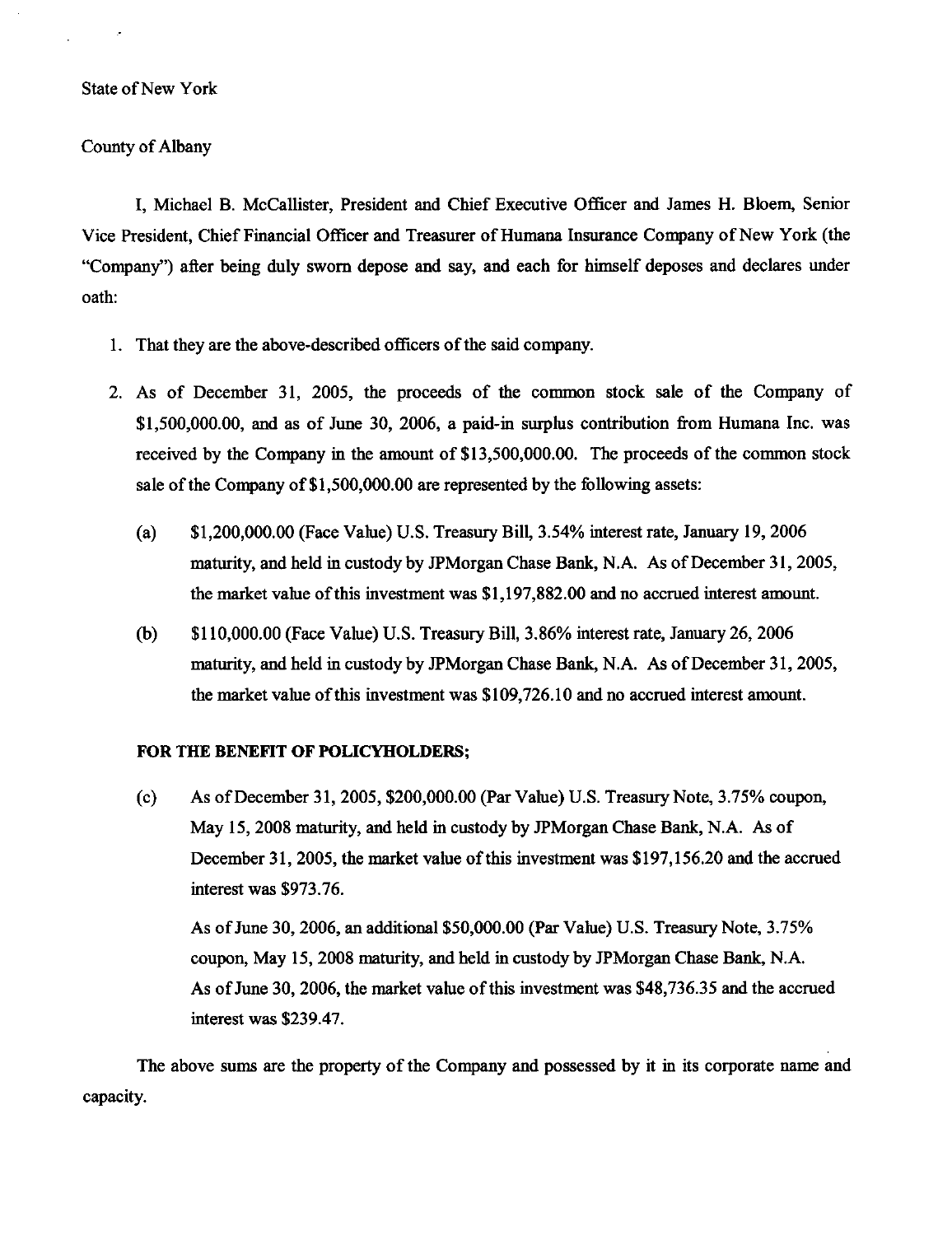- 3. That no part of said paid-in capital and surplus has been withdrawn, pledged or in any way impaired, except as wanted for investment or other-wise legitimately used or appropriated to and for the sole and exclusive use and benefit of the Company in its corporate capacity and in strict conformity with the statutes in such case made and provided.
- 4. That no part or portion thereof has been loaned or advanced to the Company by any person, partnership or corporation for the purpose of being used as such paid-in capital and surplus.
- 5. That according to the best of their respective knowledge, information and belief, there was not intention or design existing on the part of any person or persons whomsoever, to withdraw any part or portion of the said paid-in capital or surplus until the same was or is wanted for investment or to be legitimately used or appropriated to and for the sole and exclusive use and benefit of the Company in its corporate capacity in strict conformity with the statutes in such case and provided.
- 6. That there is no agreement or understanding, express or implied, made or existing between the Company or its officers, or any or either of them or any person or persons, to the effect of import that the money paid-in by any stockholder shall be loaned or returned to him or any person or persons for his or their use or accommodation, or the hypothecation of stock of the Company as security therefor, or upon any other securities, terms and conditions whatsoever.
- 7. That neither the Company, nor any of its officers is in any way, manner or form, pledged or committed to make any investment loan or disposition of said paid-in capital and surplus or any part or portion thereof, which is not in strict conformity in all respects with the provisions of the Insurance Law of the State of New York.

Humana/Insurance Company of New York

Subscribed and sworn to before me day of J 2006. hh. Notary Publi ttota at I svod NOTARY Kentucky **PUBLIC**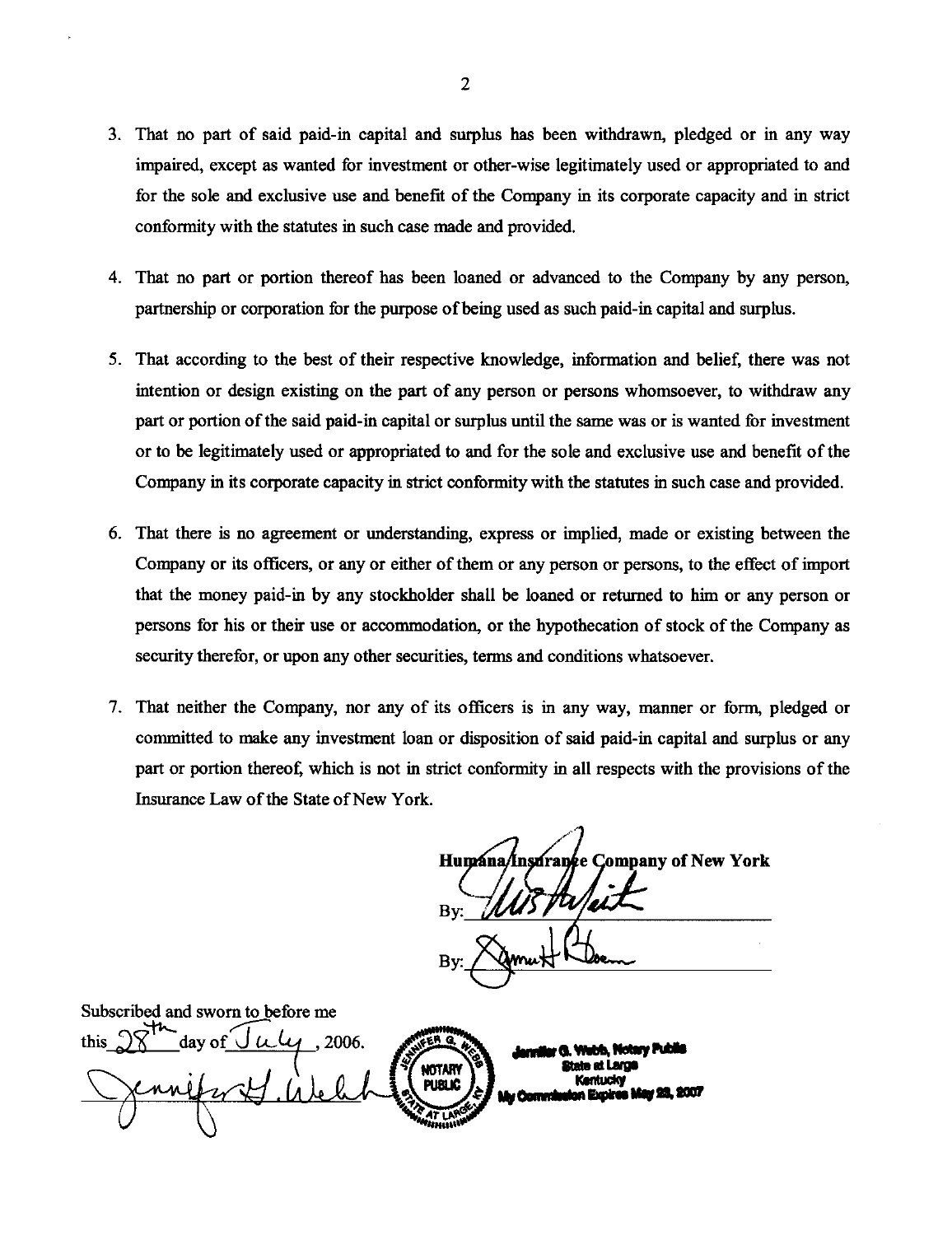Respectfully submitted,

Tommy L. Kong Senior Insurance Examiner

| <b>STATE OF NEW YORK</b>  |            |
|---------------------------|------------|
|                           | $\sum$ SS. |
|                           |            |
| <b>COUNTY OF NEW YORK</b> |            |

Tommy L. Kong, being duly sworn, deposes and says that the foregoing report submitted by him is true to the best of his knowledge and belief.

 $\hat{\mathcal{I}}$ 

 $\epsilon$ Tommy L' Kong

Subscribed and sworn to before me

this  $1^{37}$  day of **A** vert 2006

Clarles J. Longing

**Charles T. Levejoy<br>Notary Public, State of New York<br>No. 31-4798952** Qualified in New York County Ť ţ.  $\mathbf{a}$  and  $\mathbf{b}$ .